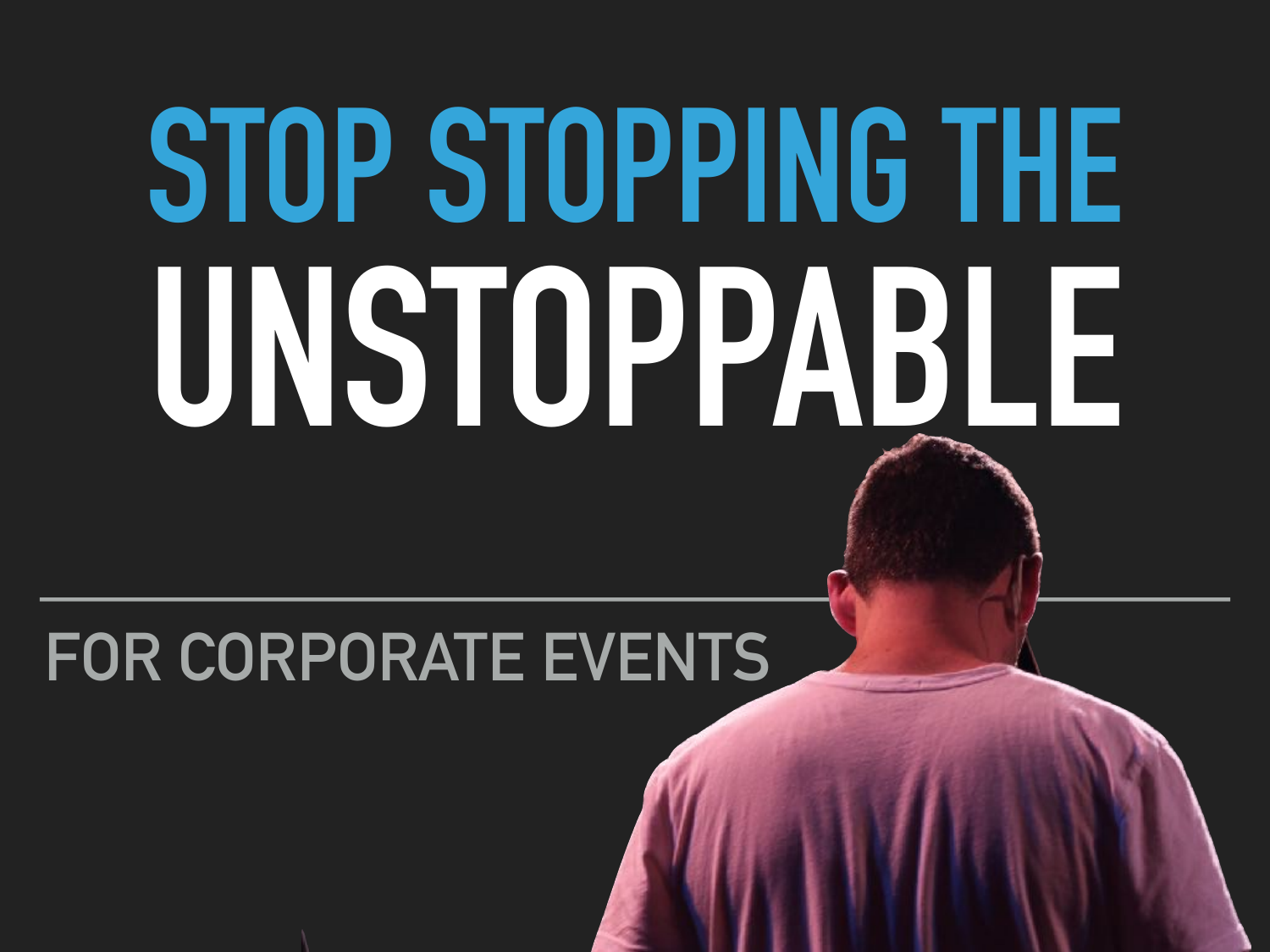

## **BROUGHT DIRECTLY TO YOUR OFFICE, CONFERENCE, OR EVENT.**

## **A COMEDIC MOTIVATIONAL SEMINAR**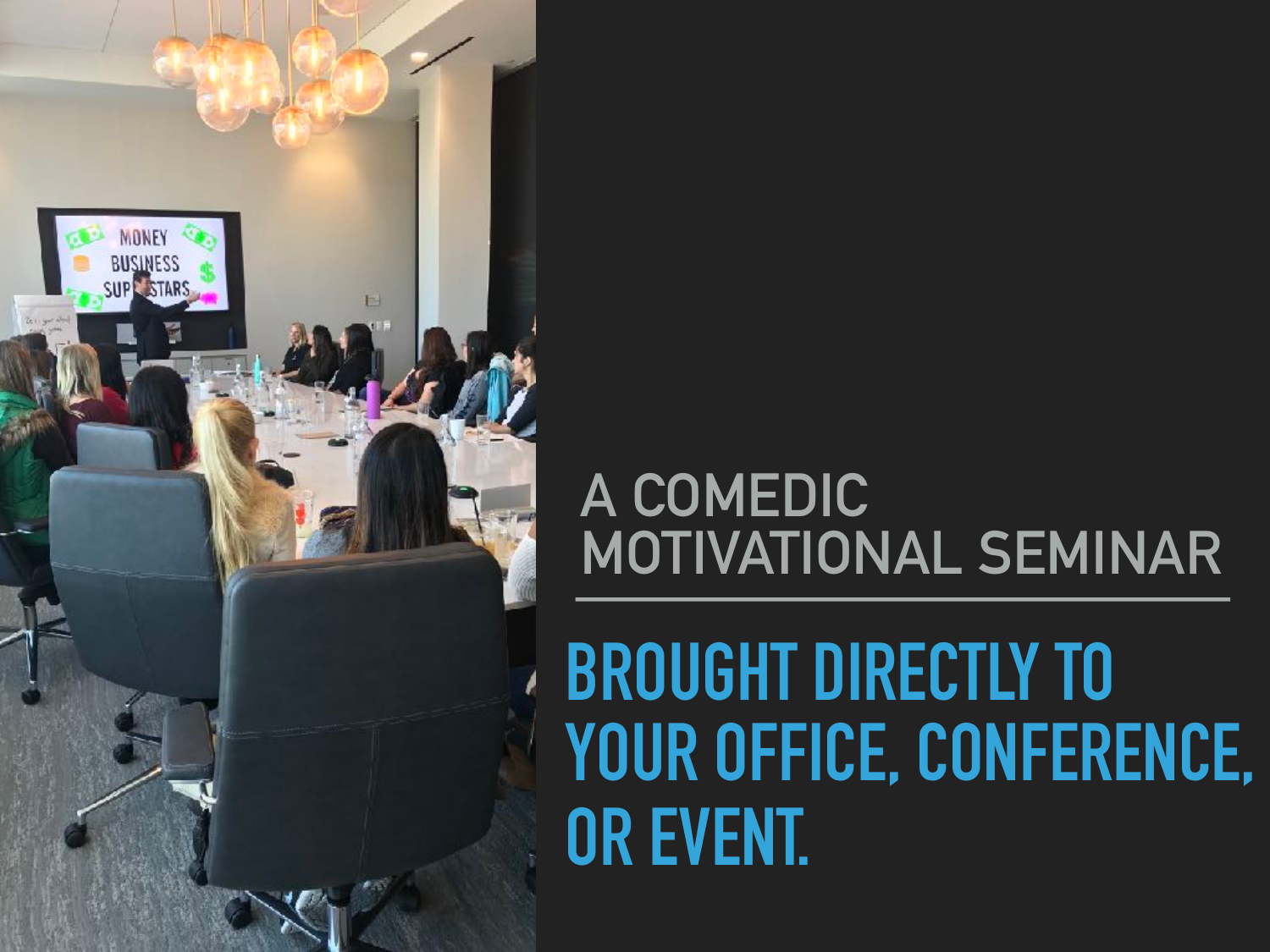

## "This show does for personal development what THE DAILY SHOW did for news"

**- ROGER SANFORD, CMO OF INHALIO**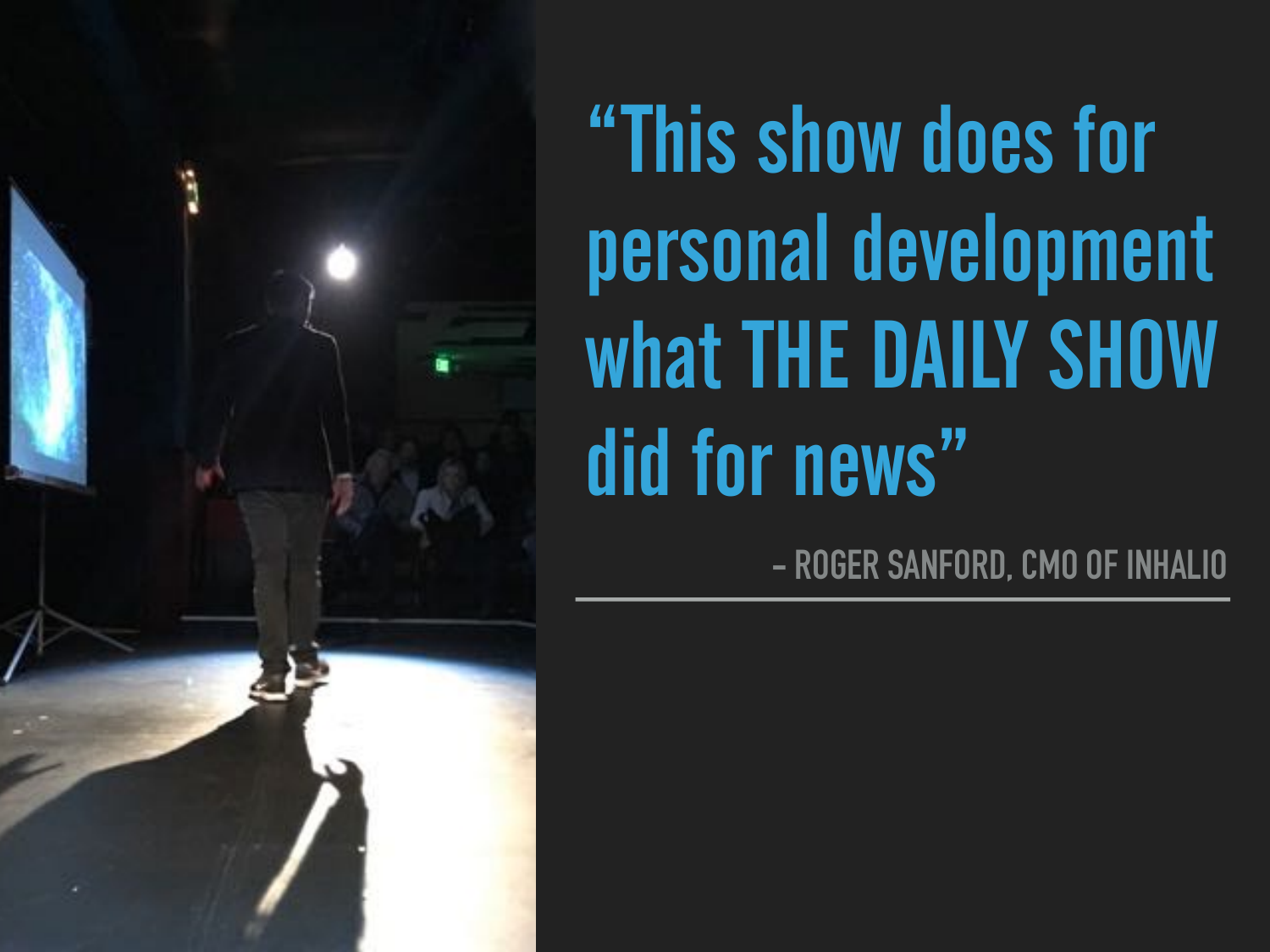### **TEACHING VALUABLE TACTICS AND PERSPECTIVES THROUGH COMEDY**

**The principles beneath the jokes are based on true-to-life self improvement course techniques as taught by world renowned personal development teachers such as TONY ROBBINS, LANDMARK EDUCATION, DAVID DEIDA, and BRENE BROWN.**

- ▸ Physiological State Changing For Emotional State Improvement
- **Distinguishing Story From Reality**
- **Identifying Emotional Dependence On** Problems
- **Reframing Of Negative Self Perception**
- **Trading Expectations For Appreciations**
- And More...

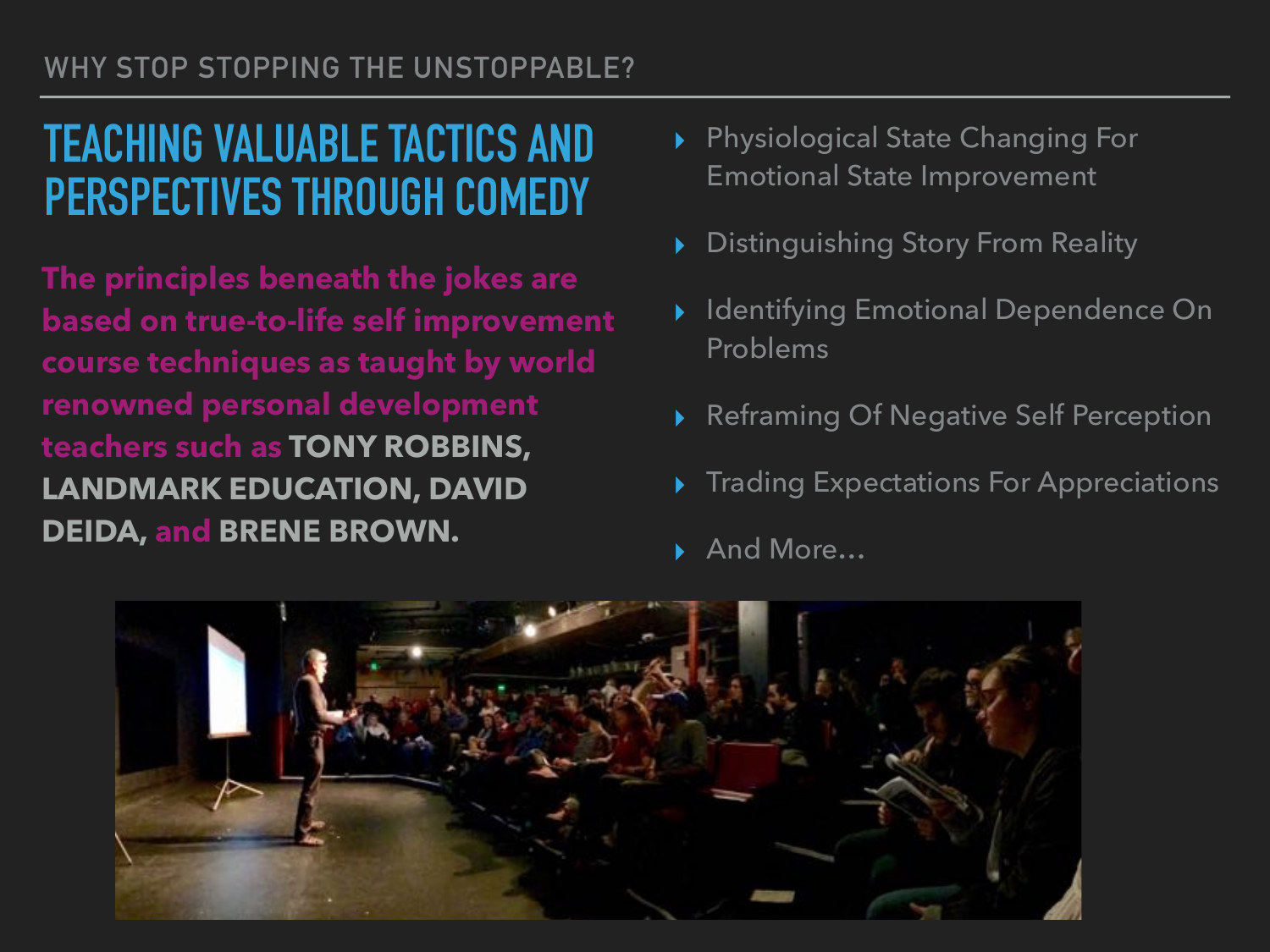## **THE VALUE OF PLAY**

**STOP STOPPING THE UNSTOPPABLE is designed to engage the audience in a state of PLAY.**

**Studies have shown that PLAY REVERSES THE EFFECTS OF DEPRESSION. By introducing play into your environment, you will notice benefits of:**

- ▸ Increased happiness
- ▸ Increased creativity
- **Increased** emotional strength ▸ And More…
- Decreased stress
- Decreased irritability
- Decreased depression
- 

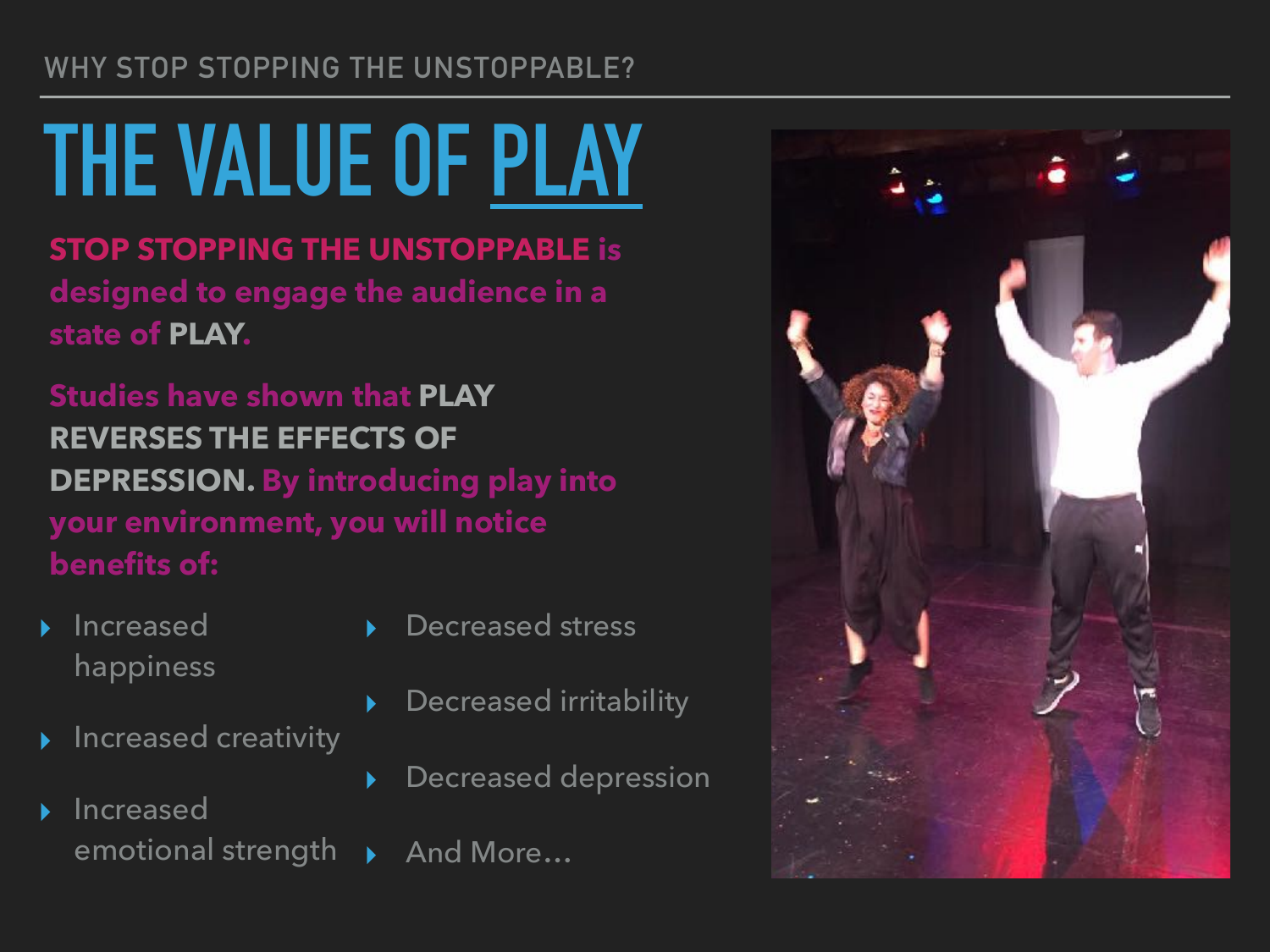#### **WHY STOP STOPPING THE UNSTOPPABLE?**

#### **WHAT CAN THIS BRING TO YOUR COMPANY?**

#### ▸ Resilience

▸ Improve the resilience of your community members by allowing them to connect with the driving force that inspires them to do their best work.

#### ▸ Mental Health

▸ Learn valuable mental health techniques that can be employed easily and quickly in any situation

#### ▸ Corporate Wellness and Life Balance

▸ Discovery of ways to create a balanced life that improves overall well-being

#### ▸ Increased Productivity

▸ Reconnecting to the purpose of the environment and efforts improve overall productivity and happiness

#### **▶ Creativity**

▸ Stimulate fun and outside of the box approaches to familiar tasks and working situations

#### ▸ Focus

▸ Re-energize and create new approaches to naturally encourage interest and focus

#### ▸ Improve Morale

▸ Laughter, team building, rising to the challenge, and reconnecting to purpose allows morale to regain strength.

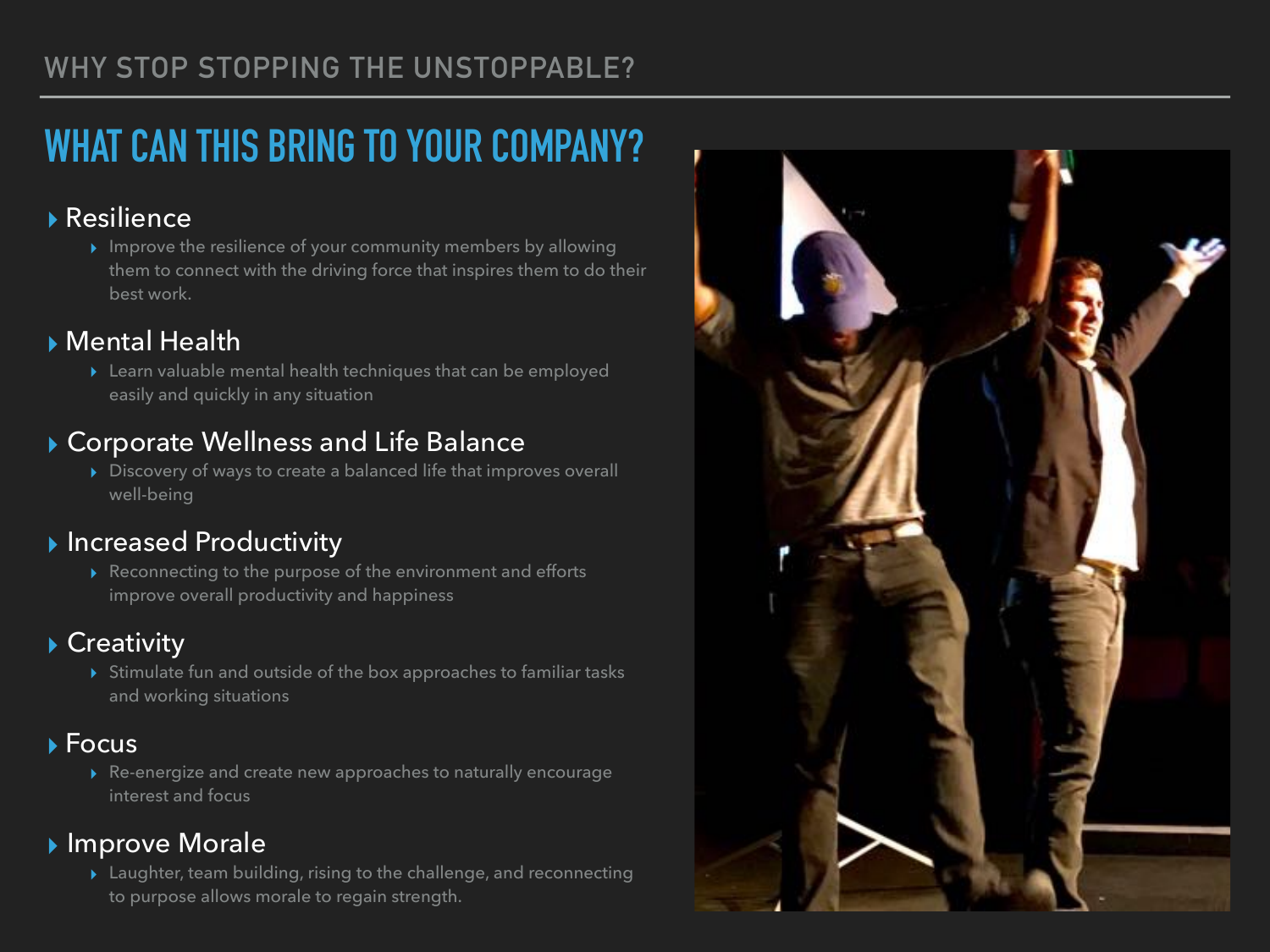## **MEET "DALE THORHAMMER"**

The "seminar" is lead by the fictional Billionaire Transformation Artist to the Stars and a Success Coach to the Personal Developmentally Challenged "Dale Thorhammer".

It's his personal mission in life to help people learn to love themselves - by finding their inner him.

Dale spent his early twenties studying with the best and brightest minds in self-development and the later years studying with the highest teachers of consciousness. And he has brought them together to create his hybrid course of SELF-CONSCIOUSNESS.

Dale leads his seminar taking the group through his life changing seminar complete with inspirational stories, audience facilitations, up-selling other products, and guided meditations that will have you laughing, dancing, and motivating your team to make your company the best it can be.

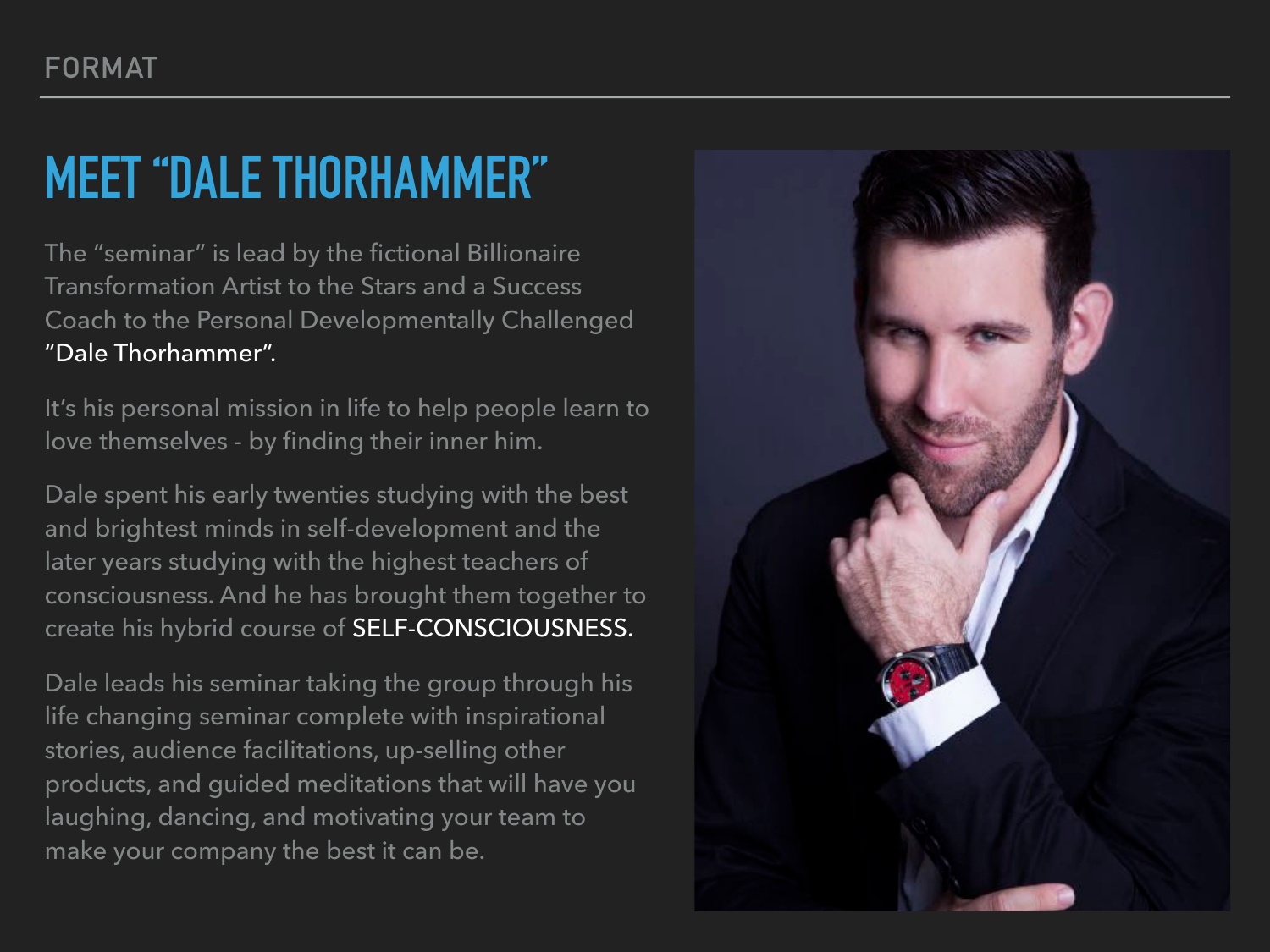## **HOW DOES THIS WORK?**

The presentation is designed to look and feel like a motivational speaking seminar. It is flexible and can be brought to an event of any size from a small office to a 5,000 person ballroom.

The "seminar" can last anywhere from 20 min to 1 hour depending on what is required.

You can pick and choose which topics you would like covered at your event based on time, subject matter, and/or underlying concepts that you would like presented.

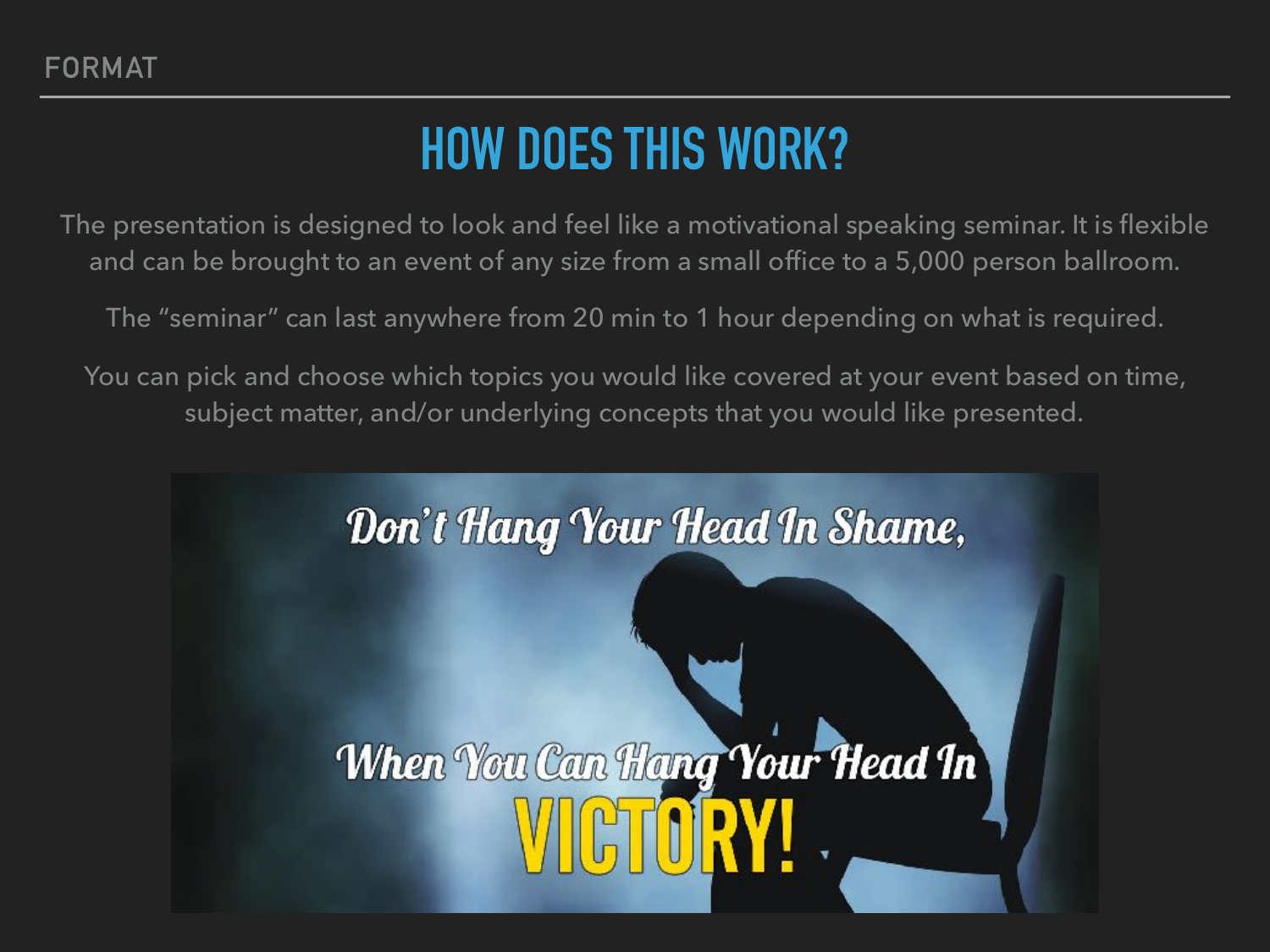### **ROSS EVERETT COMEDIAN AND MOTIVATIONAL SPEAKER**

Ross' award winning work has garnered over 18 million views on YouTube and has been featured on NBC, FOX, Discovery, Sirius XM and Hulu. He has consulted for companies such as Maker Studios, TapouT VTC, and Think Thin.

Having garnered a public following during his time as a host on the popular YouTube Original Channel *SourceFed* in 2014, Ross has since turned his work towards motivational speaking and entrepreneurial facilitation incorporating his improvisation and comedic training to help others in a way that is fun, light hearted, and entertaining.

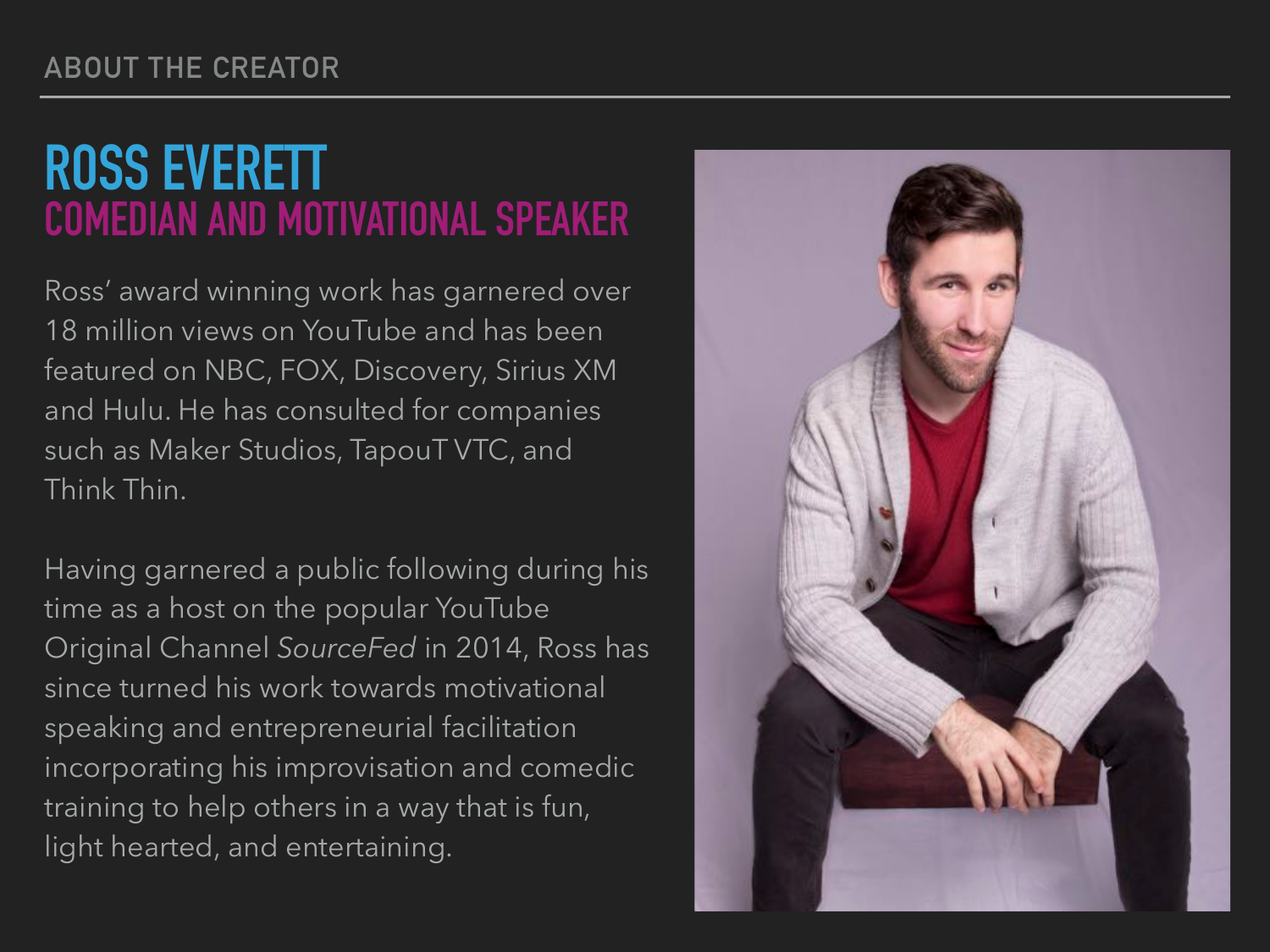## **"IT TRULY HAS THE POWER OF A 'DATE WITH DESTINY' SEMINAR + THE HUMOR AND WIT OF A BIG-TIME COMEDIAN."**

## **RYAN BLACKSTOCK, CEO THE XANADU**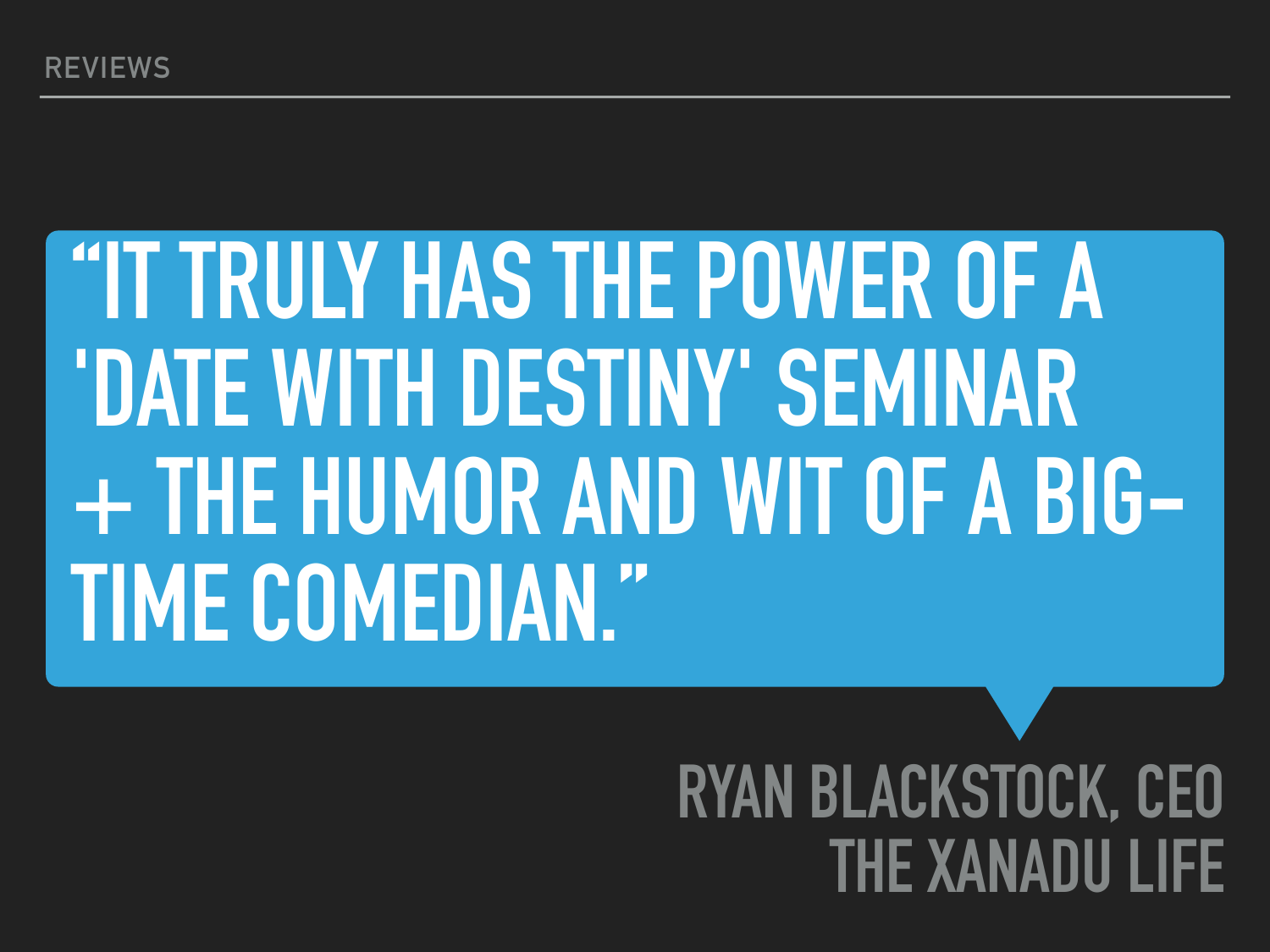## **"AFTER EXPERIENCING RECENT STRESS, OUR STAFF NEEDED AN UPLIFTING CHANGE OF PACE AND 'STOP STOPPING THE UNSTOPPABLE' WAS JUST THE TICKET! ROSS' ENERGY, GENUINE APPROACH, VALUABLE CONTENT AND OF COURSE, HUMOR, LEFT EVERYONE REJUVENATED AND PREPARED TO TAKE ON CHANGES IN THE ORGANIZATION."**

## **TALIA HAZARD, DIRECTOR OF MARKETING & EVENTS BIG BROTHERS BIG SISTERS OF SAN DIEGO**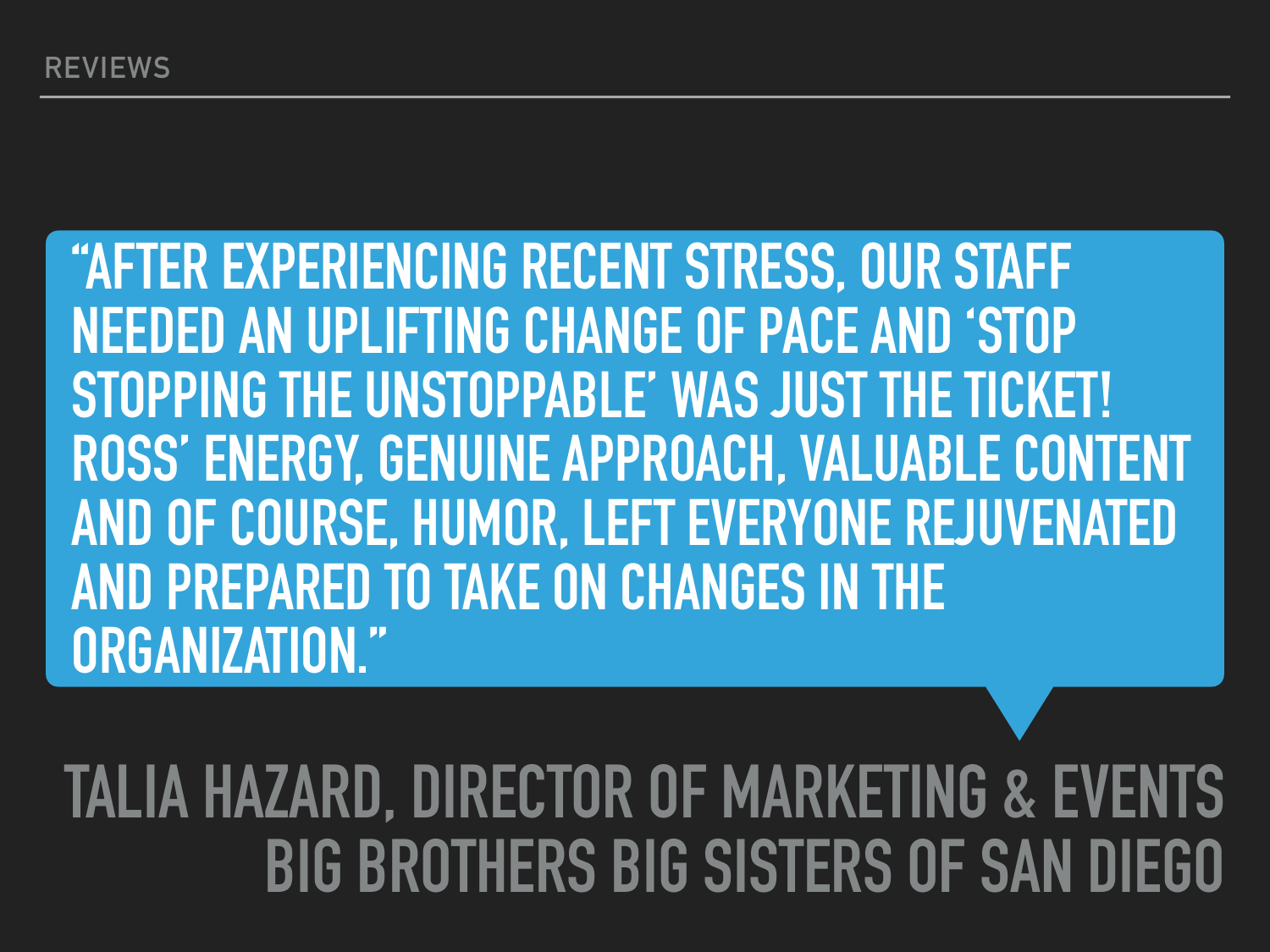## **"HAVEN'T LAUGHED THAT HARD (AND LEFT WITH SUBSTANTIAL TAKE AWAYS) LIKE THAT IN A LONG TIME. WHAT A SPECIAL SHOW."**

## **SLOANE TRUGMAN, ATTENDEE**